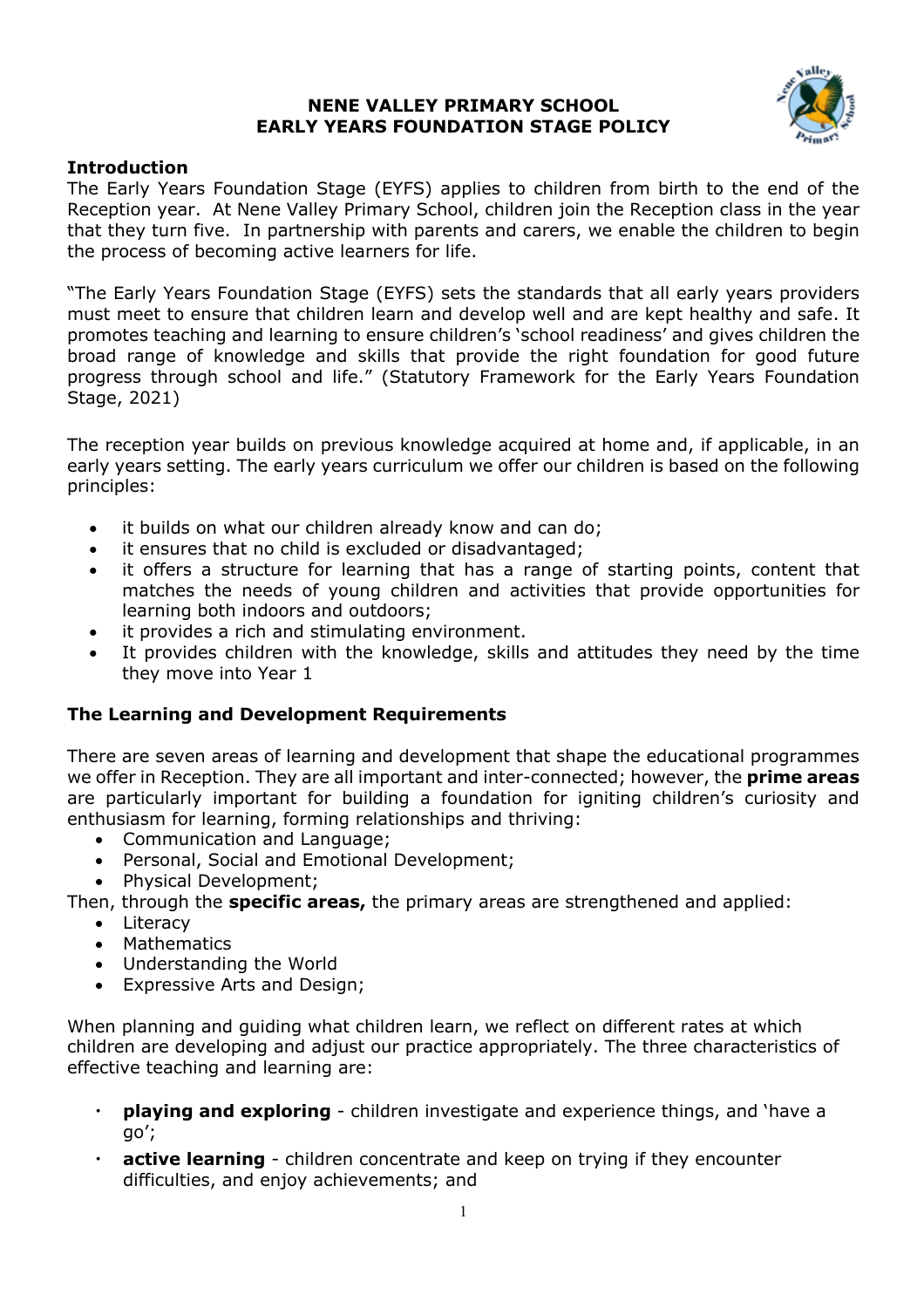- **creating and thinking critically**  children have and develop their own ideas, make links between ideas, and develop strategies for doing things.
	- (Statutory Framework for the Early Years Foundation Stage, 2021

# **Teaching and learning style**

The more general features of good practice in our school that relate to the EYFS are:

- the partnership between teachers and parents, so that our children feel secure at school and develop a sense of well-being and achievement;
- the understanding that teachers have of how children develop and learn, and how this affects their teaching;
- the range of approaches used that provide first-hand experiences, give clear explanations, make appropriate interventions and extend and develop play and talk or other means of communication;
- the carefully planned curriculum that helps children achieve the Early Learning Goals by the end of the EYFS;
- the provision for children to take part in activities that build on and extend their interests and develop their intellectual, physical, social and emotional abilities;
- the encouragement for children to communicate and talk about their learning, and to develop independence and self-management;
- the support for learning with appropriate and accessible indoor and outdoor space, facilities and equipment;
- the identification of the progress and future learning needs of children through observations, which are shared with parents;
- the good relationships between our school and the settings that our children experience prior to joining our school:
- the clear aims for our work, and the regular monitoring to evaluate and improve what we do;
- the regular identification of training needs of all adults working within the EYFS.

# **Activities in the EYFS**

The EYFS curriculum is delivered through exciting and appropriate activities planned by the EYFS staff. By observing children and finding out what motivates and interests them, staff can ensure their planning reflects the children's interests and development needs.

We also support children's learning and development by having different themes and topics throughout the year. We change the theme every 2-3 weeks so the children learn about the world and new experiences.

The children are encouraged to select their own learning situations and the majority of learning is through play-based, child-initiated activities. Adults capitalise on these activities by providing resources that enhance learning and through careful interactions with children to observe, assess and deepen the learning that is taking place.

Adult-led activities have a specific focus and are planned by the adult to teach, apply or embed a particular aspect of learning or skill. The adult may introduce the material, skill or idea, initiate the activity, and may direct elements of the learning.

Children's development and progress is observed and monitored by EYFS staff and shared regularly with parents through Tapestry (online learning journal) and at parent's evenings.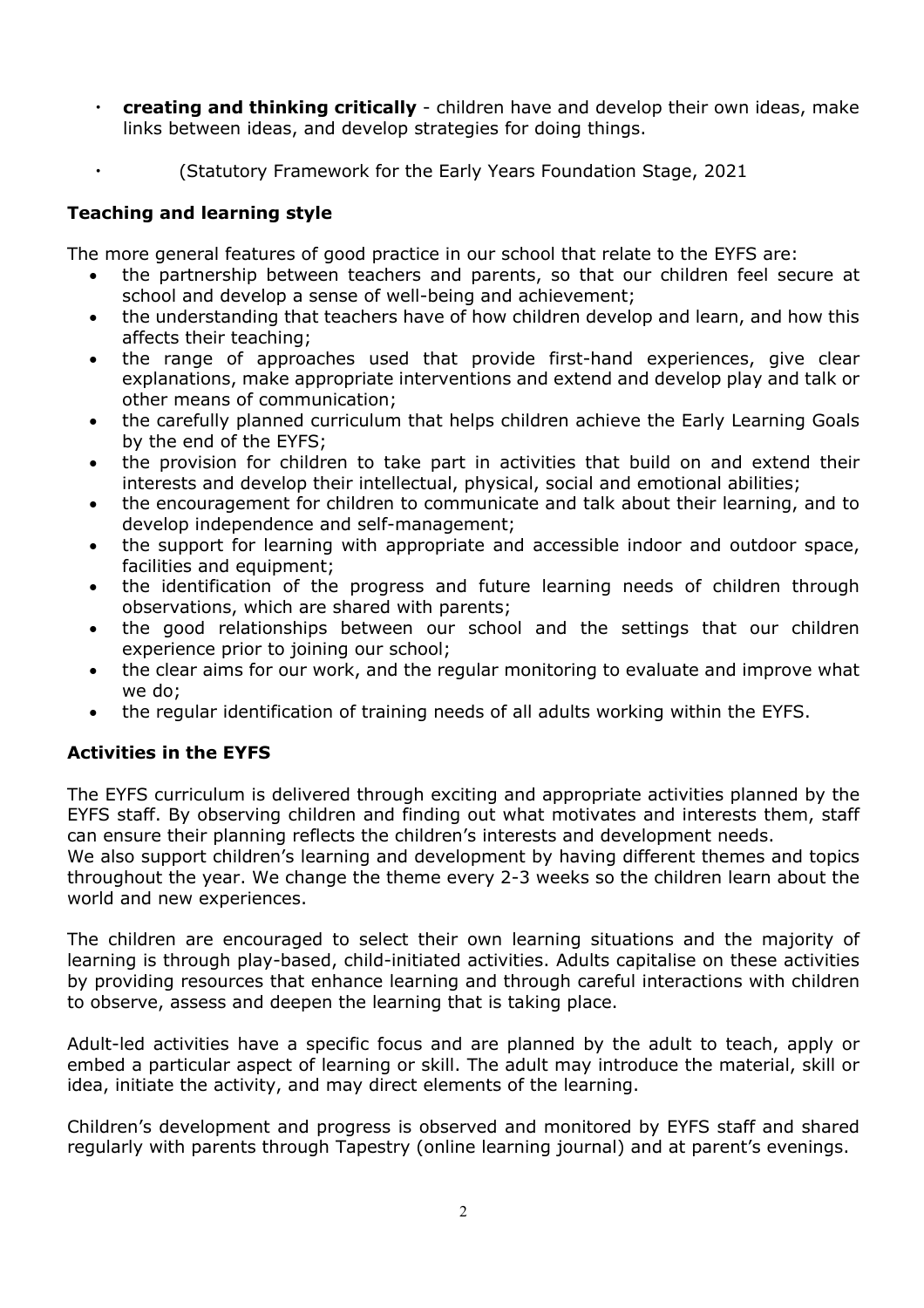# **Play in the Early Years Foundation Stage**

Through play our children explore and develop learning experiences, which help them make sense of the world. They practise and build up ideas, and learn how to control themselves, take responsibility for their actions and understand the need for rules. They have the opportunity to think creatively alongside other children as well as on their own. They communicate with others as they investigate and solve problems. They are able to express fears or make mistakes in controlled and safe situations. At Nene Valley, we place great value on high-quality play experiences for our children and a stimulating learning environment.

## **Inclusion in the Early Years Foundation Stage**

In our school, we believe that all our children matter. We give our children every opportunity to achieve their best. We do this by taking account of our children's range of life experiences when planning for their learning.

In the Early Years Foundation Stage, we set realistic and challenging expectations that meet the needs of our children, so that most achieve the Early Learning Goals by the end of Reception. Some children progress beyond this point. We achieve this by planning to meet the needs of boys and girls, children with special educational needs, children who are more able, children with disabilities, children from all social and cultural backgrounds, children of different ethnic groups and those from diverse linguistic backgrounds.

We meet the needs of all our children through:

- planning opportunities that build upon and extend children's knowledge, experience and interests, and develop their self-esteem and confidence;
- using a wide range of teaching strategies based on children's learning needs;
- providing a wide range of opportunities to motivate and support children and to help them to learn effectively;
- providing a safe and supportive learning environment in which the contribution of all children is valued;
- using resources which reflect diversity and are free from discrimination and stereotyping;
- planning challenging activities for children whose ability and understanding are in advance of their language and communication skills;
- Monitoring children's progress and taking swift action where additional support is necessary. This may be detailed on a class provision map, a single page profile or an individual Assess, Plan, Do, Review plan.

## **The Early Years Foundation Stage curriculum**

Development Matters (non-statutory curriculum guidance, 2021) provides the framework for planning an appropriate curriculum for all children. Our medium-term plans outline intended learning and possible activity and resource ideas. These are flexible to reflect children's interests and stage of development. Weekly planning is informed by ongoing, observational assessment.

#### **Assessment**

We make regular assessments of children's learning, and we use this information to ensure that future planning reflects identified needs. Assessment in the Early Years Foundation Stage takes the form of observation, recorded work, photographs and video/sound recordings. This involves all practitioners working in Reception. Parents are strongly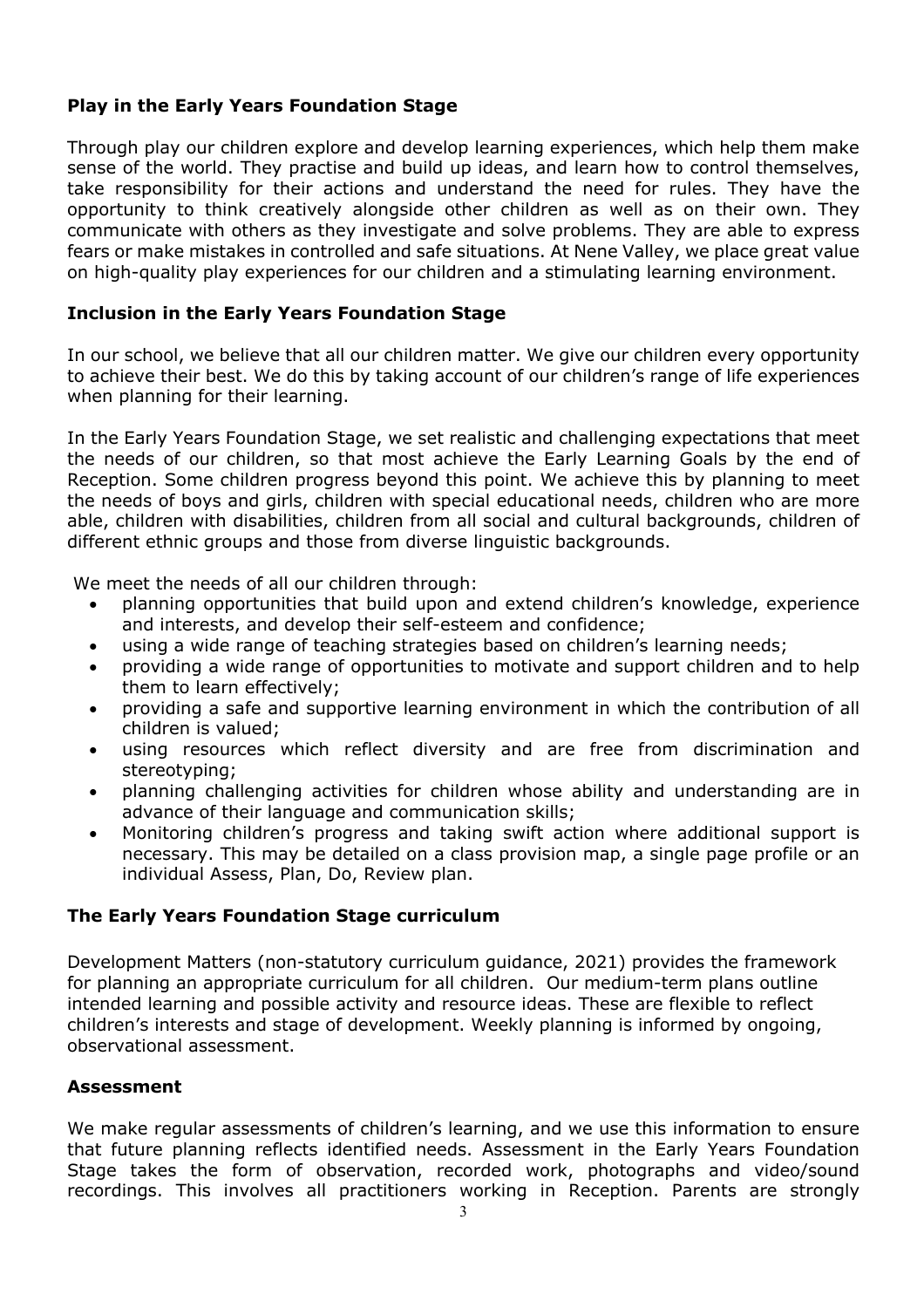encouraged to contribute to their child's online learning journal to share learning and experiences from home.

During the first 6 weeks of entering Reception each child is assessed using the statutory Reception Baseline Assessment (RBA). This is undertaken 1 to 1 with an adult, using practical resources. Additionally, an initial baseline is completed in the Prime areas (Personal, Social and Emotional Development, Physical Development and Communication and Language) by half-term. These assessments are carried out through a range of observations and adult initiated activities. Teachers complete assessments at three additional points across the year and gather evidence to support this in each child's online Learning Journal.

Progress towards the Early Learning Goals is discussed with parents at parent consultations. The goals are the benchmark for end of year expectation in the Reception year and are a statutory assessment. Each child's Profile results are reported to the Local Authority and shared with the Year One teacher. Parents receive an annual report that offers brief comments on each child's progress towards the Early Learning Goals for each area of learning. It highlights the child's strengths and development needs and gives details of the child's general progress. We complete these in June and send them to parents in early July each year. The profile indicates whether children are meeting expected levels of development, or not yet reaching expected levels ('emerging'). Year 1 teachers are given a copy of the Profile report together and a dialogue between Reception and Year 1 teachers about each child's stage of development and learning needs, assists with the planning of activities in Year 1.

## **The role of parents**

We believe that all parents have an important role to play in the education of their child. We recognise the role that parents have played, and their future role, in educating the children. We do this through:

- talking to parents about their child before their child starts in our school;
- small group play sessions before starting school for the child and parents to meet their new teacher;
- inviting all parents to an induction meeting during the term before their child starts school;
- offering a full morning workshop and lunch for all parents and carers in the first week of the autumn term;
- offering parents regular opportunities to talk about their child's progress in our reception class;
- contributing to their child's online Learning Journal and responding to school-based observations.
- encouraging parents to talk to the child's teacher if there are any concerns. There is a formal meeting for parents each term at which the teacher and the parent discuss the child's progress in private with the teacher;
- having flexible admission arrangements that enable children and parents to become secure, and by allowing time to discuss each child's circumstances;
- arranging activities throughout the year that encourage collaboration between child, school and parents;
- using the child's home/school link book for regular communication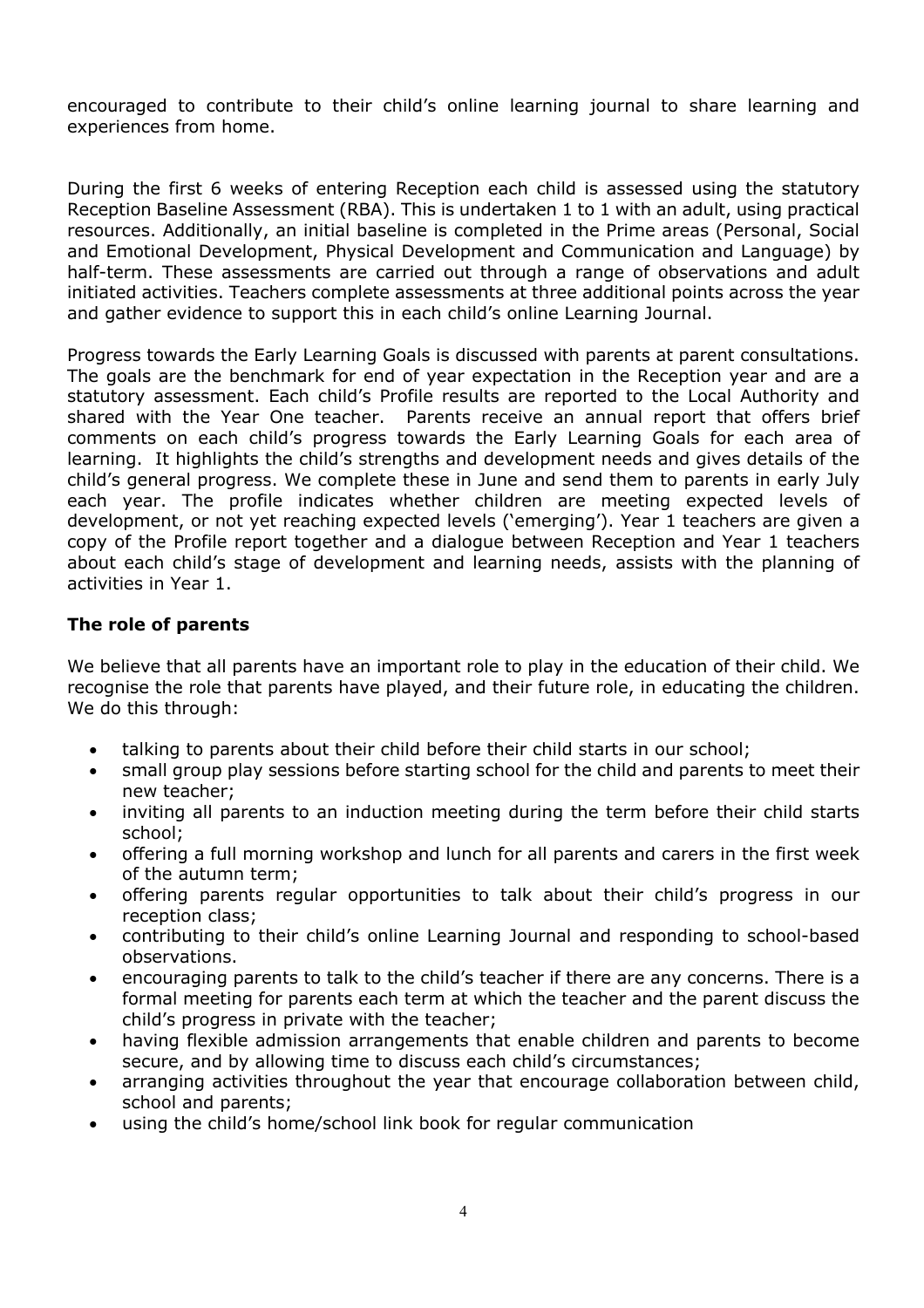# **Daily Routines**

- School begins at 8.50am (gates/classrooms open at 8:45am) and ends at 3.15pm.
- Parents/carers can come into the classroom/cloakroom to settle their child for the first 10 minutes of school. This usually happens during the first half-term, after this we gradually encourage the children to become more independent and to say goodbye to their parent/carer at the door or gate. After the first half-term, we would expect children to enter the classroom without an adult.
- The children have an hour break for lunch (12.00pm-1.00pm) where they eat their packed lunch or school dinner then play on the main school playground. They are also gradually introduced to having a 15-minute break in the morning on the main playground.

## **Staffing**

- Within the EYFS unit, the children are taught by two qualified teachers throughout the week. To allow for specific release time or for teacher's 'Planning, Preparation and Assessment' (PPA) time, the children's normal class teacher will be replaced by another qualified teacher/HLTA. The 45 children are separated into two classes for registration and most other classroom activities.
- The teachers are supported full-time by an experienced teaching assistant giving a ratio of 1:15 in the unit. (The legal requirement is 1:30.)

## **Key Person**

- A key person is someone who has special responsibilities for working closely with a group of children, giving them the reassurance to feel safe and cared for, and building relationships with their parents.
- Your child's class teacher will usually be their key person. This is the person who it is most appropriate to communicate with about all aspects of your child's care, development and progress at school.
- For particular children, such as children with additional needs, the key person may be a different adult, such as a teaching assistant. Parents will be informed if their child has an alternative key person to the class teacher.
- Careful records of the children's development and progress are created and shared with parents, the child, the key person and other professionals as necessary.

## **Food and drink**

- Children under the age of 5 years are entitled to free milk daily. Parents need to complete an online application form to ensure the school receives milk for their child. Parents also have the option of paying for milk once their child is 5 years old.
- All infant children receive a daily portion of fruit (funded by the government).
- Fresh drinking water is available at all times.
- The children may take part in cooking and other activities involving food. School must be made aware of any food allergies or dietary requirements that children have.
- All infant aged children are offered a universal free school meal daily

### **Procedures followed in the event of a parent failing to collect a child at the appointed time.**

Sometimes it may be difficult for you to arrive at school in order to collect your child on time. It can be very distressing for your child if you are not there to collect them at the end of the